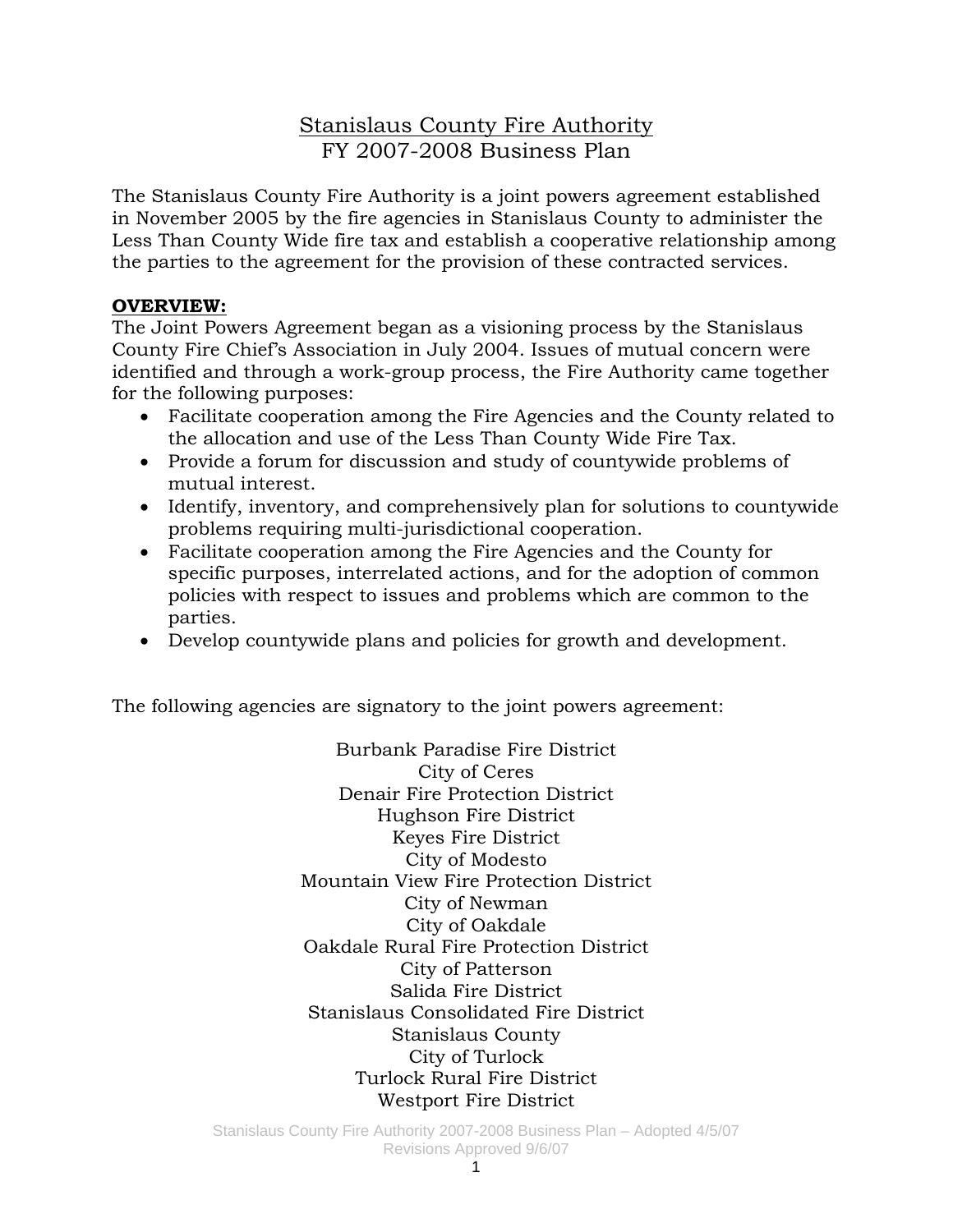Woodland Avenue Fire District West Stanislaus Fire District Cal Fire – Santa Clara Unit

The Stanislaus County Fire Authority Board is comprised of a representative from each agency that pays into the Less Than Countywide Fire Tax and the City of Modesto, the City of Turlock, Stanislaus County and the California Department of Forestry. Each individual agency must adopt a resolution to approve the Joint Powers Agreement in order to participate. Each representative is entitled to one vote. As outlined in the Joint Powers Agreement, the Stanislaus County Fire Warden's Office is the administering agency; however the membership may substitute any other agency to serve in this capacity. The Fire Authority may designate any representative of a member agency to serve as Chairman, Vice-Chairman and Secretary.

The membership of the Stanislaus County Fire Authority adopted formalized Board Policies and Rules of Procedure at their January 2006 meeting. These documents provide a framework for the Fire Authority to conduct business.

A quorum of at least one half of the member agencies is required for the Fire Authority to take action. A two-thirds majority of those members present are required to approve all fiscal matters, including the use of the Less Than County-Wide Fire Tax, but not including expenditures of less than \$500.

On April 13, 2006, the Fire Authority conducted a workgroup meeting to identify service priorities, performance expectations and funding allocations for those services. Services critical to the fire agencies in Stanislaus County were prioritized, and then, based on available funding, the group targeted achievable service levels. At that time there were services that were identified as necessary, but due to inadequate funding were placed lower on a prioritized list.

It is the intent and purpose of the Fire Authority to achieve the most efficient and effective use of the Less Than County Wide Tax revenues and to seek partnerships to advance our ability to provide fire and emergency services in Stanislaus County. Currently the Fire Authority is a Joint Powers Agreement, not an agency, and is therefore unable to employ individuals to provide the services we require. All prioritized services listed in the following section of the business plan must be provided through contracts with individual agencies.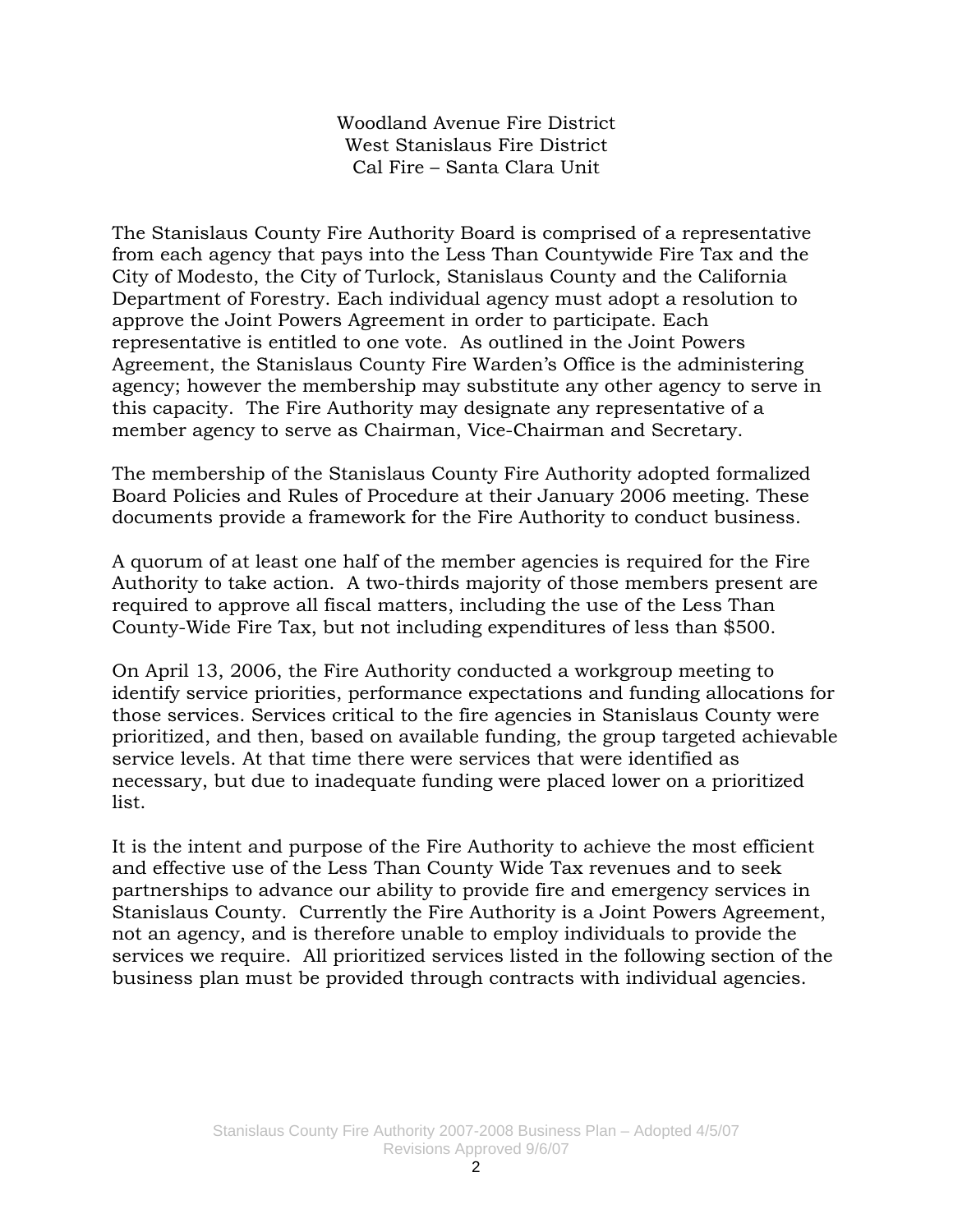### **CONTRACTED SERVICES:**

During the 2006-2007 fiscal-year the following services were contracted through Stanislaus County under the recommendation of the Fire Authority:

| Service:                                   | Provided By:                                     | <b>Contract Period:</b>               |
|--------------------------------------------|--------------------------------------------------|---------------------------------------|
| Fire Prevention                            | Stanislaus County<br>Fire Warden's Office        | July 1, 2006<br>June 30, 2011         |
| Fire Investigation                         | City of Modesto<br>Fire Department               | July 1, 2006<br>June 30, 2011         |
| Fire Communications<br>Coordination        | Salida Fire<br><b>Protection District</b>        | December 1, 2006<br>November 30, 2011 |
| Fire Training Coordination                 | Salida Fire<br><b>Protection District</b>        | February 1, 2007<br>January 31, 2012  |
| Administration and<br>Financial Management | <b>Stanislaus County</b><br>Fire Warden's Office | November 1, 2005<br>Open              |
| <b>Special Operations</b><br>Coordination  | <b>Stanislaus County</b><br>Fire Warden's Office | May 1, 2007<br>April 30, 2012         |

Each service has identified expectations that have been adopted by the Fire Authority. The awarding of services underwent a process which included a formal written proposal and presentation from all interested agencies to the full Fire Authority Board, followed by a minimum of a two-thirds majority vote to award the proposing agency the contract. Thereafter, a recommendation was made to the Stanislaus County Board of Supervisors to enter into a formal contract with the providing agency.

The six services listed above were determined by the member agencies as prioritized, basic services. Within several categories there is a desire to expand the service by allocating additional funding in future years.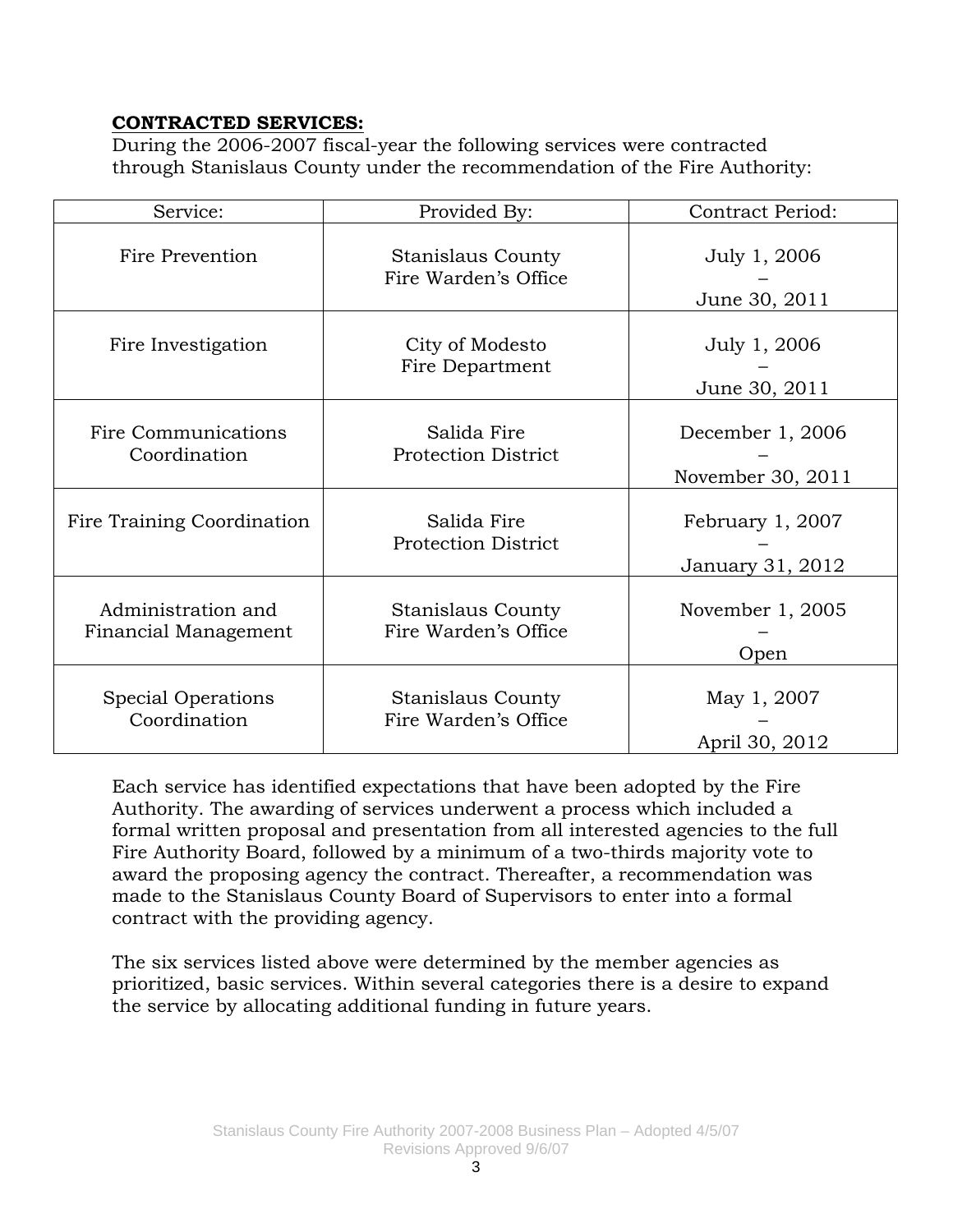### **2006-2007 FISCAL YEAR FUNDING:**

| <b>Funds Carried Forward</b>                                                                                                                                                                                                                       |                                                                                                                                       | \$                                                 | 512,451                                                                                                               |
|----------------------------------------------------------------------------------------------------------------------------------------------------------------------------------------------------------------------------------------------------|---------------------------------------------------------------------------------------------------------------------------------------|----------------------------------------------------|-----------------------------------------------------------------------------------------------------------------------|
| Revenues:                                                                                                                                                                                                                                          |                                                                                                                                       |                                                    |                                                                                                                       |
| Less than County Wide Fire Tax 2006-2007 (projected)<br>Fire Prevention revenues 2006-2007<br><b>Other Governmental Revenues</b><br><b>Total Revenues</b>                                                                                          | Stanislaus County 2006-2007 General Fund contribution                                                                                 | \$<br>\$<br>\$                                     | \$1,201,414<br>300,000<br>108,177<br>16,155<br>\$1,625,746                                                            |
| Expenses:                                                                                                                                                                                                                                          |                                                                                                                                       |                                                    |                                                                                                                       |
| Fire Prevention<br>Administration / Finance<br>Fire Investigations<br>Vehicle** (advance)<br>Fire Communications<br>Vehicle**<br>Fire Training<br>Vehicle**<br><b>Special Operations</b><br>Vehicle**<br>Total Contract Costs 1 <sup>st</sup> year | $(12$ months service)<br>(12 months service)<br>(12 months service)<br>(7 months service)<br>(5 months service)<br>(2 months service) | \$<br>\$<br>\$<br>\$<br>\$<br>\$<br>\$<br>\$<br>\$ | $$452,231*$<br>95,997<br>469,546<br>20,000<br>76,114<br>30,000<br>64,894<br>30,000<br>$-0-$<br>$-0-$ *<br>\$1,238,782 |
| Other Expenses:<br>Fee Study<br><b>County Counsel</b><br>County Property Tax Administration<br><b>Other County Fees</b><br>Total Expenses                                                                                                          |                                                                                                                                       | \$<br>\$<br>\$<br>\$                               | 18,000<br>3,872<br>16,954<br>2,451<br>\$1,280,059                                                                     |

\*Special Operations will expend the \$30,000 allocated for a vehicle in 07-08 \*Fire Prevention will expend 06-07 savings of \$50,000 in 07-08 for a RMS

\*\*It was agreed that funds carried forward would be classified as "Reserves" and the initial cost of vehicles would be taken from that fund. An amortization schedule was established to plan for future vehicle replacements based on individual contracts.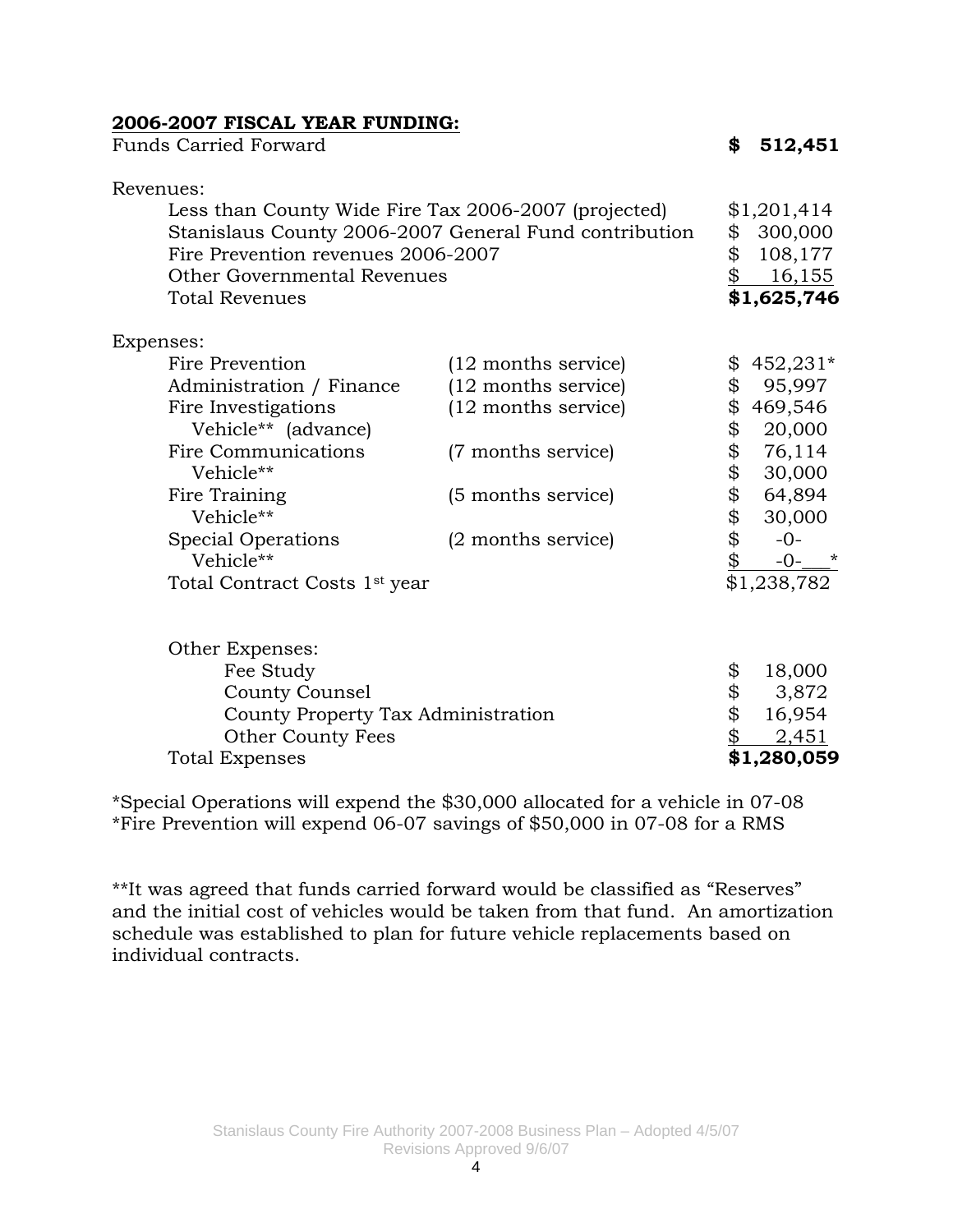## **FIRE AUTHORITY GOALS:**

*(Definition: Something to accomplish in assisting the organization to move forward; an over-arching achievement developed by the member agencies to fulfill a mission.)* 

The following goals were adopted by the Fire Authority membership on January 5, 2006:

- Ensure an open environment that provides respectful and professional responsiveness to our community and agency partners.
- Adopt integrated, collaborative, and multi-disciplinary planning to ensure that our community and agency partners are served in an equitable, efficient and effective manner.
- Provide the highest quality of fire, life safety and all risk services through collaborative community and agency partnerships in the areas of fire suppression, prevention, investigation, training, finance, administration, and support services.
- Improve the stability and sustainability of revenue sources to support and enhance the fire, life safety and all risk services on a countywide basis.

# **STRATEGIC PLAN:**

*(Definition: A plan or methodology developed by the member agencies to achieve stated goals.)* 

The strategy of the Stanislaus County Fire Authority is to represent the interests of all member agencies by focusing on organizational goals of both, the Fire Authority and individual agencies. We believe this can be accomplished by maintaining each individual community's identity. The following strategies have been adopted by the membership for FY2007/08:

- Expand and foster mutually beneficial relationships with internal and external fire agencies
- Enhance relationships between fire districts, cities, County agencies, and identified stakeholders
- Achieve a unified voice and strengthen the fire service to meet future challenges
- Be the spokesperson/organization for fire and emergency services countywide
- Support, develop, and sponsor a comprehensive countywide fire service study
- Provide strategic direction, leadership, and influence to coordinate professional standards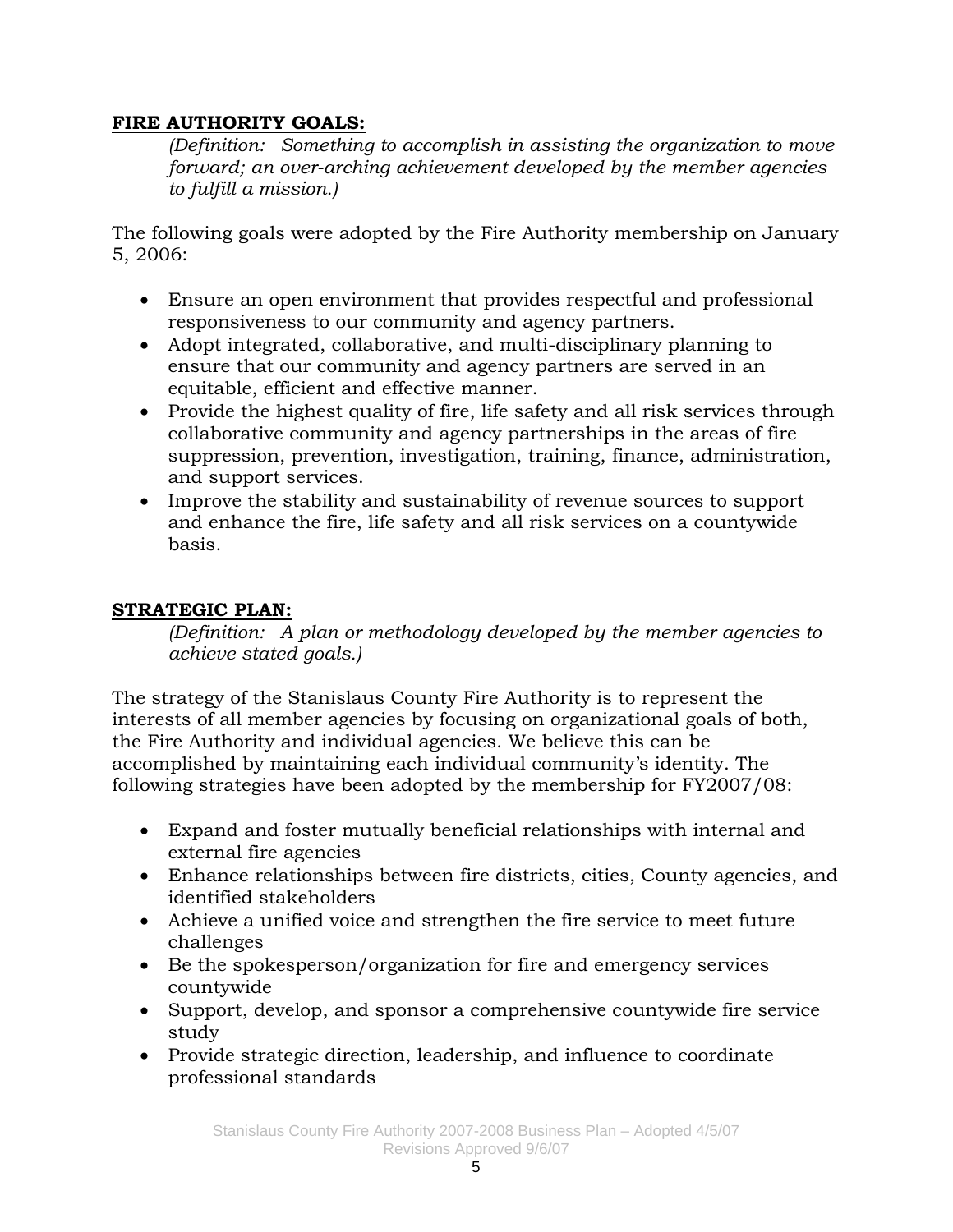- Encourage member agencies to develop and adopt defined service levels based upon the standards of cover process
- Initiate and support efforts that assist in funding the fire service
- Improve financial stability of the existing programs and services
- Explore financial opportunities
- Develop / maintain analysis and reporting systems that allow effective monitoring of financial performance

## **ACTION PLAN:**

*(Definition: Specific activities and programs designed to make advances, especially for the purpose of creating a desired result. They are steps taken by the member agencies and associated organizations in realizing a strategy that achieves a goal.)* 

The action plans are defined in an effort to meet the adopted strategies stated above. During the first 19 months of the Fire Authority the organization was successful in identifying six priority services, which are available to all agencies.

Following are tables listing the services, the actions from previous years, and proposed expansion of services. In addition, the cost of such actions has been projected and listed, as well as identification of the funding source.

Funding the Fire Authority's programs for the fiscal year 2007-2008 is dependant upon the projected Less Than County Wide Fire Tax, projected prevention revenues, and the anticipation of a general fund contribution by Stanislaus County. The Fire Authority is seeking to form partnerships to achieve its goals. If these funding sources are not available, programs will be cut to a level commensurate with the funding.

### **\*\* NOTE:**

**This 2007-2008 Fire Authority Business Plan was prepared, approved, and submitted to the County Chief Executive Office. Within the Business Plan there was a funding request to the County for \$670,954. This would have funded additional positions to achieve desired service levels beyond what has been provided in the past year. The Fire Authority was informed by the County CEO that he is not recommending any expansion beyond the \$300,000 in funding already provided in the budget. The business plan has been adjusted to reflect the lower level of funding, and the reduced level of service achievable with that funding. Those revisions are noted with strikeouts in this report.**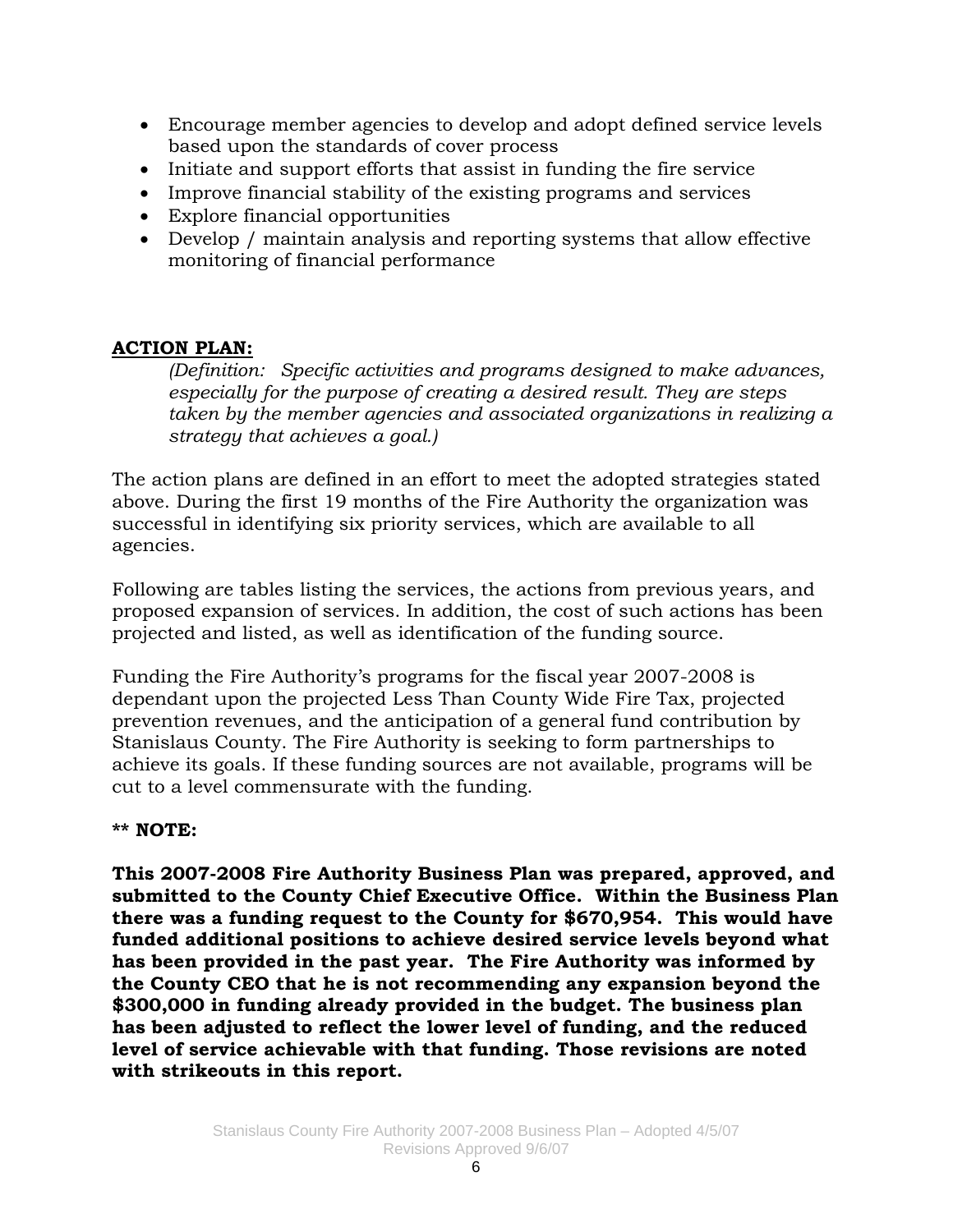#### **FIRE PREVENTION**

| <b>Year</b> | <b>Level of Service</b>                                                                                                                                                                                               | Description                                                                                                                                                                                                                                                                                                                                                                                                                                                                                                                                                                                                                                                                                                                                                     | Funding                                          | <b>Source</b>                                                                                                              |
|-------------|-----------------------------------------------------------------------------------------------------------------------------------------------------------------------------------------------------------------------|-----------------------------------------------------------------------------------------------------------------------------------------------------------------------------------------------------------------------------------------------------------------------------------------------------------------------------------------------------------------------------------------------------------------------------------------------------------------------------------------------------------------------------------------------------------------------------------------------------------------------------------------------------------------------------------------------------------------------------------------------------------------|--------------------------------------------------|----------------------------------------------------------------------------------------------------------------------------|
| 2006-2007   | • Codes and Ordinances<br>• Commercial Development<br>Review<br>• Plan Review<br>• New Construction<br>inspections<br>• Fee Study<br>• State Mandated<br>inspections<br>• Business Inspections<br>• Other Inspections | <b>2006-2007 Successes</b><br>• Adopted Fire Code<br>• Initiated fire sprinkler, weed and fee ordinances<br>• Commercial Development Review - ERC, EIR<br>• Developed in-house system for tracking projects and<br>inspections<br>• Act as liaison to assist fire agencies<br>• Initiated and completed fee study<br>• Initiated State Mandated inspection process and<br>inventory<br>• Initiated inventory of business inspections<br>• Provide limited business license inspections<br>• Identify and mitigate life safety code violations<br>• Investigate complaints<br>• Community education programs<br>• Coordination of vegetation hazard mitigation<br>• Provide other inspections: Fireworks, target hazards<br>• Initiated FPB RMS needs assessment | \$125,000<br>\$100,000<br>\$300,000<br>\$525,000 | • Less than Countywide Tax<br>$\bullet$ Fees<br>• County General Fund                                                      |
| 2007-2008   | • Items listed above plus:<br>• State Fire Code<br>• All plan and System<br>Review<br>• All occupancy inspections<br>• Vegetation Management<br>• Fire Planning and land<br>use                                       | 2007-2008 Expectations<br>• Coordination of codes and ordinances by Fire Marshal<br>• Implementation of approved ordinances<br>• Adoption of State Fire Code<br>• Initiate business license permit process<br>• Complete needs assessment for Fire Prevention RMS<br>• Complete State Mandated Inspection inventory<br>• Develop State Mandated Inspection program<br>• Develop an "All Occupancy " inspection program<br>• Coordination of vegetation hazard mitigation<br>• Continue to: investigate complaints<br>• Commercial development review<br>• Act as liaison to Fire agencies<br>• Plan for growth impacts on fire service                                                                                                                          | \$121,000<br>\$125,000<br>\$300,000<br>\$546,000 | • Less Than Countywide Tax<br>$\bullet$ Fees<br>• County General Fund<br>$(4\%$ COLA + additional position $@$<br>\$80,000 |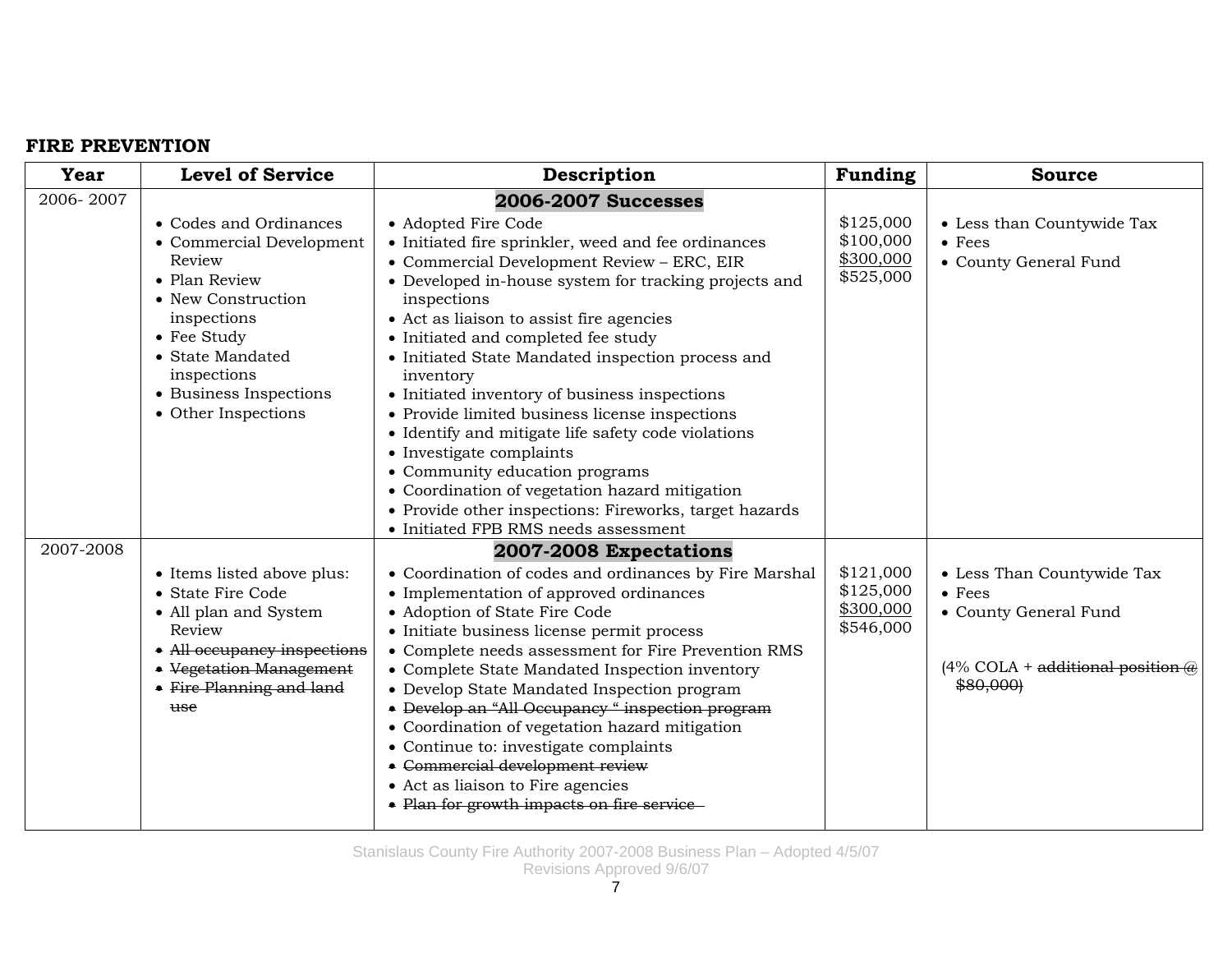#### **FIRE PREVENTION**

| Year      | <b>Level of Service</b>                                      | Description                                                                                                                                                                                                                                                                                                                                                                                                                                                                                                                                                       | Funding                               | <b>Source</b>                                                                                                                                 |
|-----------|--------------------------------------------------------------|-------------------------------------------------------------------------------------------------------------------------------------------------------------------------------------------------------------------------------------------------------------------------------------------------------------------------------------------------------------------------------------------------------------------------------------------------------------------------------------------------------------------------------------------------------------------|---------------------------------------|-----------------------------------------------------------------------------------------------------------------------------------------------|
| 2008-2009 | • Items listed above plus:<br>• Public Education<br>Programs | 2008-2009 Expectations<br>• Maintain State Mandated inspection program<br>• Maintain All-Occupancy inspection program<br>• Assist in developing business license process<br>• Implementation of Fire Prevention RMS<br>• Annual review and coordination of codes and<br>ordinances<br>• Continue to investigate complaints<br>• Commercial development review<br>• Act as liaison to Fire Agencies<br>• Vegetation hazard mitigation<br>Perform a needs assessment and coordinate a<br>public education program to deliver to all public<br>schools in the County | <b>TBD</b><br><b>TBD</b><br>\$300,000 | • Less Than Countywide Tax<br>$\bullet$ Fees<br>• County General Fund<br>$(4\% \text{ COLA} + \text{additional position }\omega)$<br>\$50,000 |
| 2009-2010 | • Items listed above plus:<br>• Business License Program     | 2009-2010 Expectations<br>Develop and implement public education program<br>• Implementation of Business License program                                                                                                                                                                                                                                                                                                                                                                                                                                          | <b>TBD</b>                            | • Less Than Countywide Tax<br>$\bullet$ Fees<br>• County General Fund                                                                         |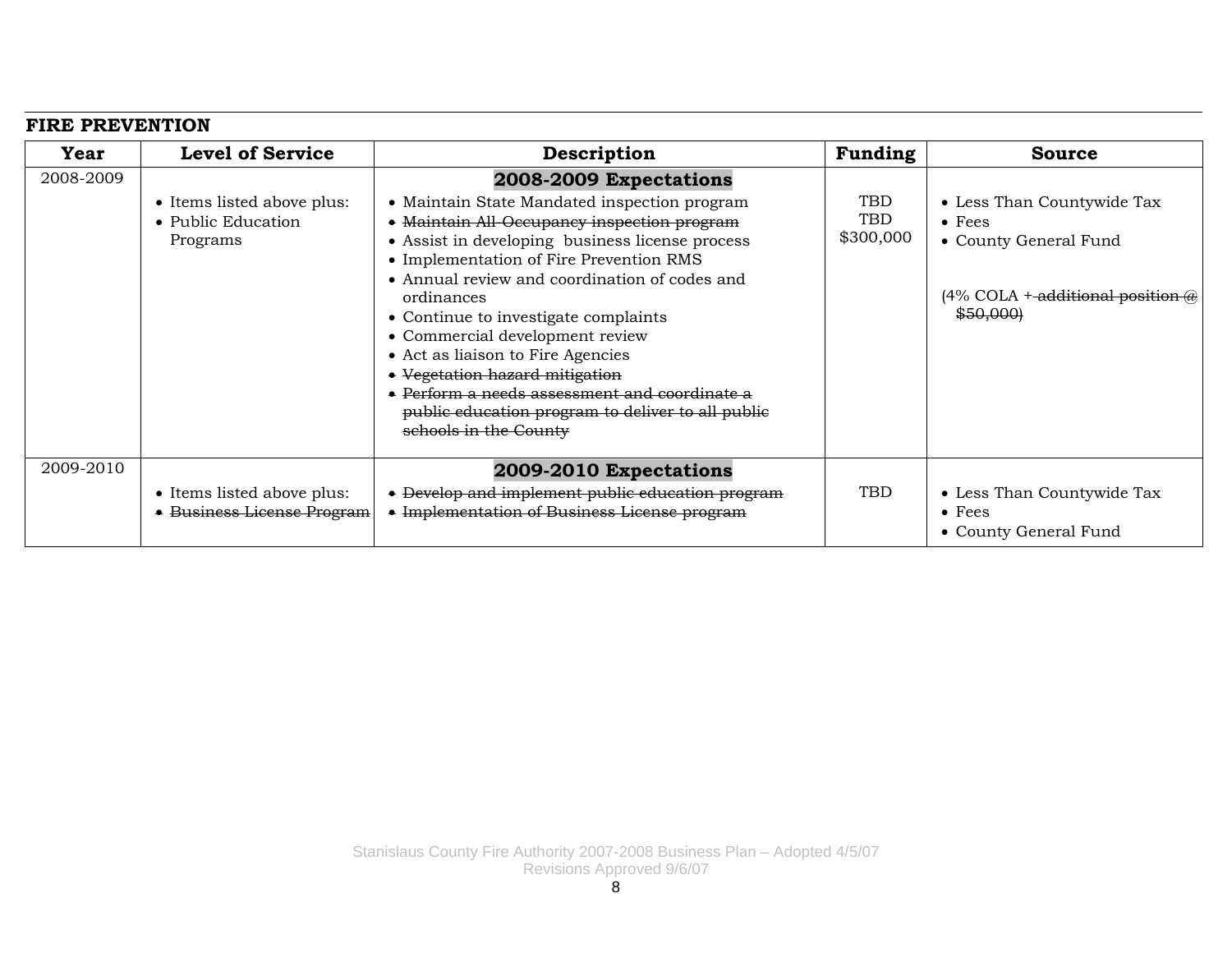#### **FIRE INVESTIGATION**

| Year      | <b>Level of Service</b>           | Description                                                                                                                                                                                                                                                                                                                                                                                                                                                                                                                                                                                                                                                                                                                                                                                                                   | Funding   | <b>Source</b>                                   |
|-----------|-----------------------------------|-------------------------------------------------------------------------------------------------------------------------------------------------------------------------------------------------------------------------------------------------------------------------------------------------------------------------------------------------------------------------------------------------------------------------------------------------------------------------------------------------------------------------------------------------------------------------------------------------------------------------------------------------------------------------------------------------------------------------------------------------------------------------------------------------------------------------------|-----------|-------------------------------------------------|
| 2006-2007 | $\blacksquare$ Fire Investigation | <b>2006-2007 Successes</b><br>• Determination of origin and cause of fires following<br>NFPA 921 Guidelines<br>Provide documentation and assistance to law<br>enforcement agencies for follow up of criminal fire<br>investigations<br>Provide documentation and assistance to District<br>Attorney's office regarding criminal fire investigations<br>• Provide documentation and assistance to private fire<br>investigators and insurance industry representatives<br>regarding civil fire investigations<br>Establish effective training program for chief and<br>company officers to conduct preliminary fire<br>investigations and initial origin and cause<br>determinations following NFPA 921<br><b>Establish effective partnerships</b><br>Actively participate in the Stanislaus County Arson<br><b>Task Force</b> | \$469,546 | • Less Than Countywide Tax                      |
| 2007-2008 | $\blacksquare$ Fire Investigation | 2007-2008 Expectations<br>Continue identified services with above listed items<br>and be responsive to additional requests from agencies                                                                                                                                                                                                                                                                                                                                                                                                                                                                                                                                                                                                                                                                                      | \$488,328 | • Less Than Countywide Tax<br>$(4\%$ COLA)      |
| 2008-2009 | $\blacksquare$ Fire Investigation | 2008-2009 Expectations<br>• Continue with identified services                                                                                                                                                                                                                                                                                                                                                                                                                                                                                                                                                                                                                                                                                                                                                                 | \$507,861 | <b>Less Than Countywide Tax</b><br>$(4\%$ COLA) |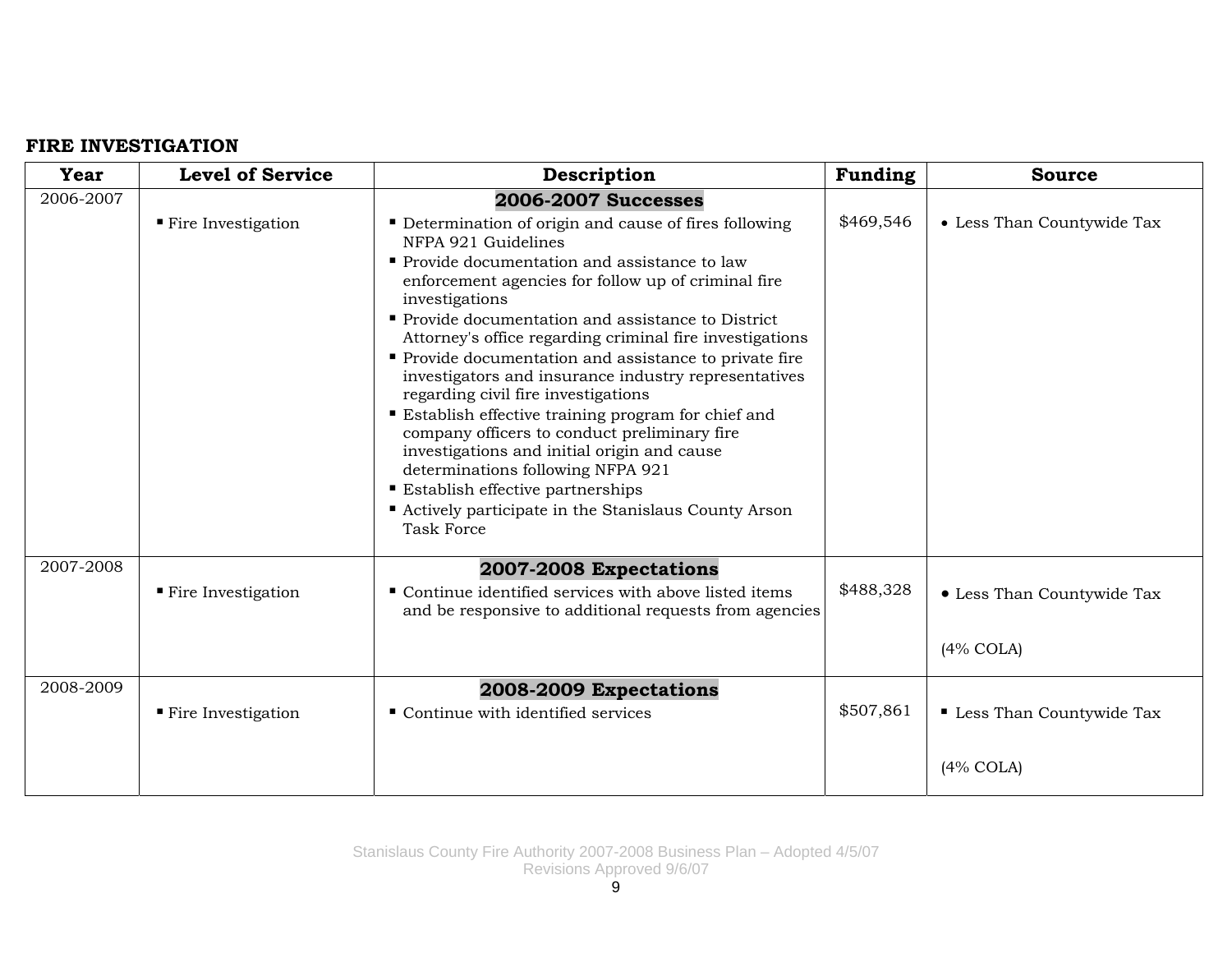### **FINANCE / ADMINISTRATION**

| Year      | <b>Level of Service</b>                                                                                              | Description                                                                                                                                                                                                                                                                                                                                                                                                          | Funding   | <b>Source</b>                                                                                             |
|-----------|----------------------------------------------------------------------------------------------------------------------|----------------------------------------------------------------------------------------------------------------------------------------------------------------------------------------------------------------------------------------------------------------------------------------------------------------------------------------------------------------------------------------------------------------------|-----------|-----------------------------------------------------------------------------------------------------------|
| 2006-2007 | ■ Financial Management<br>$\blacktriangleright$ F/A Management Support<br>$\blacktriangleright$ F/A Clerical Support | <b>2006-2007 Successes</b><br>" Fire Authority Financial Management<br>Serve as District / County liaison<br>• Management of regional programs including MDCs<br>" Manage Fire Authority service contracts<br>■ Budget support for districts<br>■ Fees and tax assessment support<br>■ Weekly meetings, planning, communications with<br>member and partner agencies, County officials,<br>develop service contracts | \$105,800 | • Less Than County Wide Tax                                                                               |
| 2007-2008 | Items listed above plus:<br>Grant Writing<br><b>Trends &amp; Strategies</b>                                          | 2007-2008 Expectations<br>Support fire service with regional grant administration<br>with addition of grant writer position<br>Research trends, call volume, EMS issues, develop<br>financial and operational strategies                                                                                                                                                                                             | \$126,840 | • Less Than County Wide Tax<br>• County General Fund<br>$(4\%$ COLA + additional position $@$<br>\$75,000 |
| 2008-2009 | Items listed above plus:<br><b>E</b> Centralized Purchasing                                                          | 2008-2009 Expectations<br>• Perform centralized purchasing through addition of<br>purchasing agent                                                                                                                                                                                                                                                                                                                   | \$134,914 | • Less Than County Wide Tax<br>$(4\% \text{ COLA} + \text{additional position}\omega)$<br>\$75.000)       |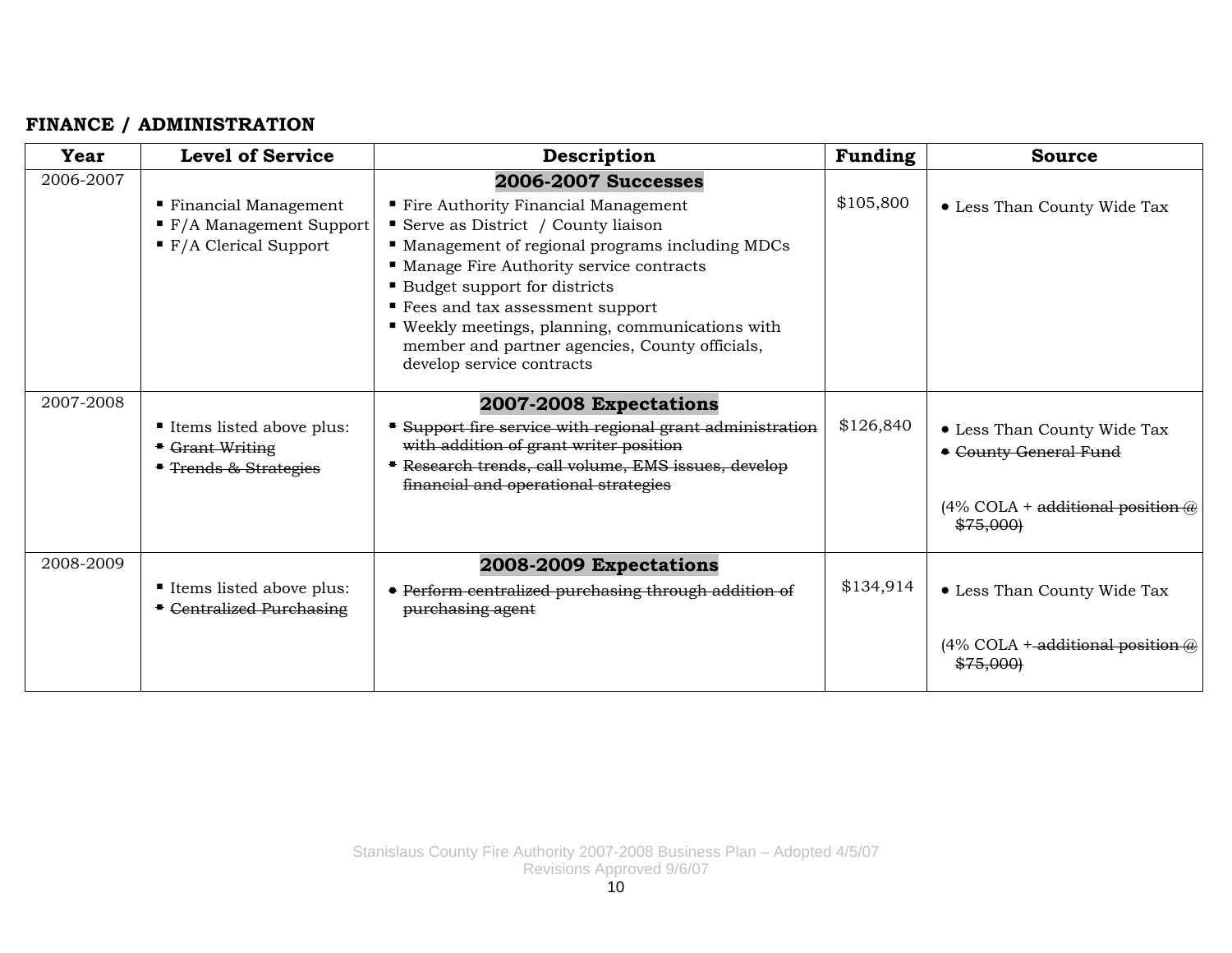# **FIRE COMMUNICATIONS**

| Year      | <b>Level of Service</b>                                                                                                                                                                                                             | Description                                                                                                                                                                                                                                                                                                                                  | Funding   | <b>Source</b>                                                                                                                |
|-----------|-------------------------------------------------------------------------------------------------------------------------------------------------------------------------------------------------------------------------------------|----------------------------------------------------------------------------------------------------------------------------------------------------------------------------------------------------------------------------------------------------------------------------------------------------------------------------------------------|-----------|------------------------------------------------------------------------------------------------------------------------------|
| 2006-2007 | $\blacksquare$ CAD<br>Operational and Technical<br><b>Advisory Committee</b><br>• Mobile Data Computers<br>■ Fire Mobile Command<br>Unit<br>■ Fire Frequency Sharing<br>• Alpha Paging System                                       | <b>2006-2007 Successes</b><br>Review and recommend a system to the CAD Advisory<br>Committee<br>Assist in developing and implementing radio<br>interoperability<br>■ Chair MDC workgroup<br>Develop operational manual for Command Unit<br>• Plan for implementation of Fire Frequency Sharing<br>" Manage fire service alpha-paging program | \$76,119  | • Less Than Countywide Tax                                                                                                   |
| 2007-2008 | Items listed above plus:<br>Centralized RMS Package<br>■ Fire Frequency Sharing<br>$\blacksquare$ Communications<br>Standardization<br>$\blacksquare$ CAD<br>• Mobile Data Computers<br>• Alpha Paging System<br>Technical Services | 2007-2008 Expectations<br>Research and implement a server and centralized RMS<br>Implement Fire Frequency Sharing<br>Develop a standardized station and paging tone scheme<br>• Chair MDC workgroup<br>Research options for a countywide alpha paging system<br>Recommend and support IT systems countywide                                  | \$135,696 | • Less Than County Wide Tax<br>• County General Fund<br>$(4\% \text{ COLA} + \text{additional position}\omega)$<br>\$125,000 |
| 2008-2009 | Continued support on:<br><b>E</b> Command Center<br><b>Station connectivity</b><br>$\blacksquare$ CAD<br>■ Technical Services<br>• Mobile Data Computers                                                                            | 2008-2009 Expectations<br>Support and staff the dispatch center in converting to a<br>fire command center format<br>Implement fire service station connectivity countywide<br>Implement new CAD system and represent fire service<br>Recommend and support IT systems countywide<br>• Chair MDC workgroup                                    | \$146,124 | • Less Than County Wide Tax<br>• County General Fund<br>$(4\%$ COLA $+$ -additional position<br>@\$125.000                   |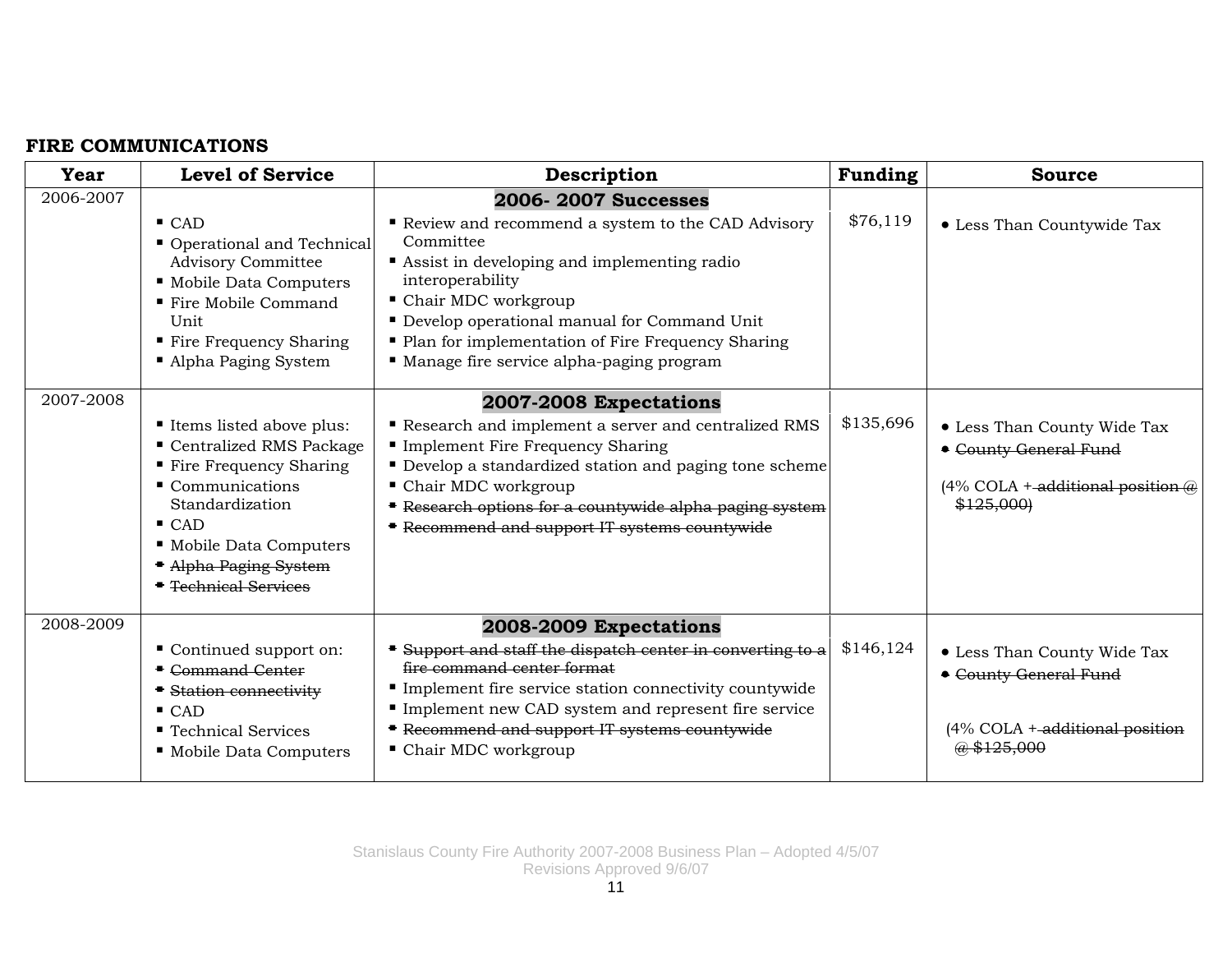## **FIRE TRAINING**

| Year      | <b>Level of Service</b>                                                                                                          | Description                                                                                                                                                                                                                                                                                                                                                                                                   | Funding   | <b>Source</b>                               |
|-----------|----------------------------------------------------------------------------------------------------------------------------------|---------------------------------------------------------------------------------------------------------------------------------------------------------------------------------------------------------------------------------------------------------------------------------------------------------------------------------------------------------------------------------------------------------------|-----------|---------------------------------------------|
| 2006-2007 | Regional Training<br>Program<br>• Minimum Training<br>Standards<br>■ Training Curriculum<br>Regional Training                    | <b>2006-2007 Successes</b><br>Perform needs assessment and develop program<br><b>If I</b> Identify and develop curriculum to support attainment<br>of standards<br>■ Establish standardized curriculum formats and<br>provide to member agencies<br>■ Facilitate regional training events<br>$\blacksquare$<br>Develop partnerships locally and statewide<br>" Coordinate CICCS (Certs & Quals) training      | \$64,894  | • Less Than County Wide Tax                 |
| 2007-2008 | Items listed above plus:<br>Regional Training<br>Program<br>Regional Training<br>$\blacksquare$ Accreditation &<br>Credentialing | 2007-2008 Expectations<br>Implementation of countywide training program<br>Provide training manuals to member agencies for all<br>ranks of service<br>■ Facilitate regional training events<br>• Develop partnerships locally and statewide<br>• Deliver train-the-trainer courses to meet developed<br>standards<br>" Maintain partnerships locally and statewide<br>• Coordinate delivery of CICCS training | \$161,975 | • Less Than County Wide Tax<br>$(4\%$ COLA) |
| 2008-2009 | ■ Items listed above plus:<br>Regional Training<br>$\blacksquare$<br>Program                                                     | 2008-2009 Expectations<br>Manage and evaluate countywide training programs                                                                                                                                                                                                                                                                                                                                    | \$168,455 | • Less Than County Wide Tax<br>$(4\%$ COLA) |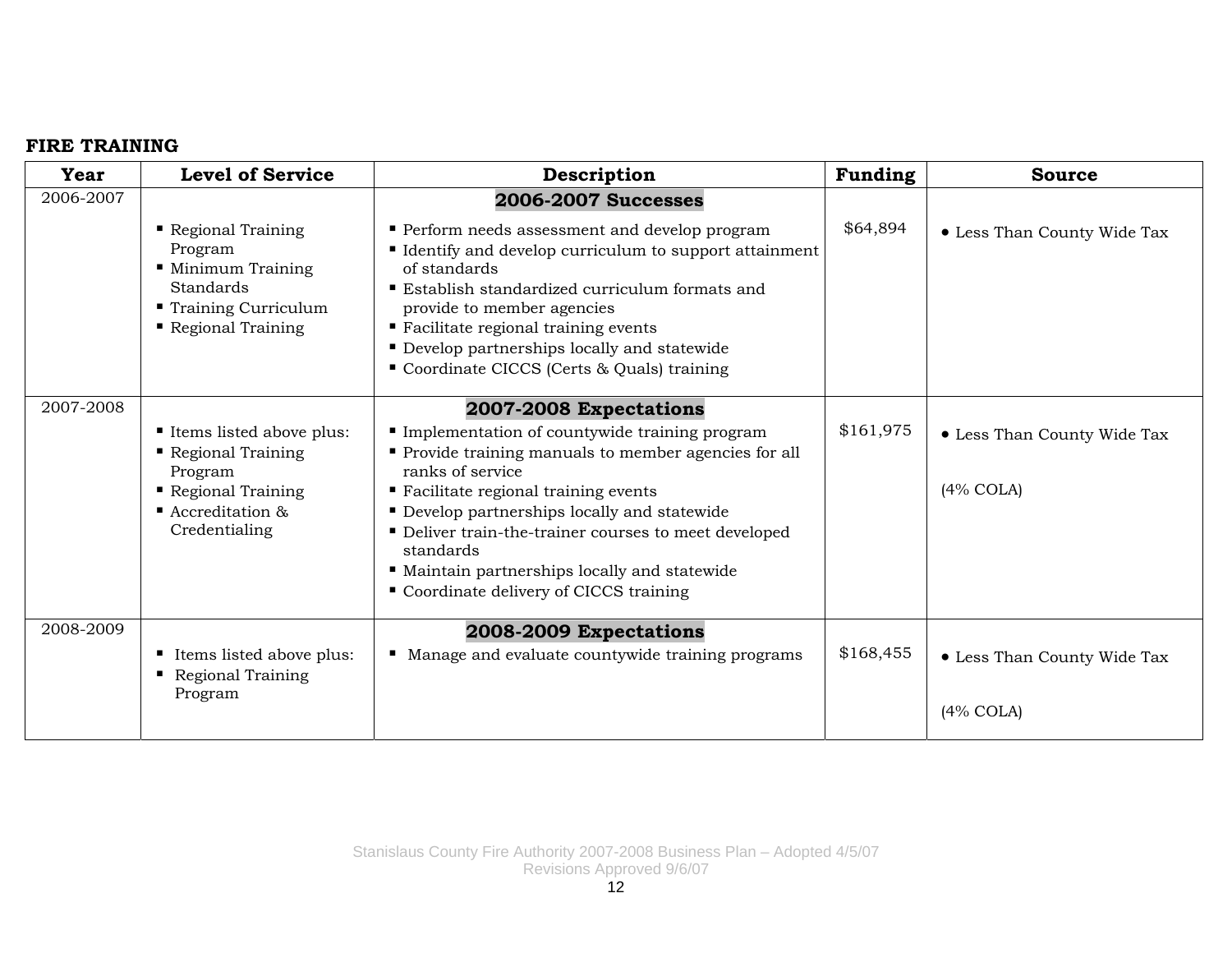## **SPECIAL OPERATIONS**

| <b>Year</b> | <b>Level of Service</b>                            | Description                                                                                                                                                                                                                                                                                                                                                                                                                                                                                                                                                                                                                                                                                                                                                                                    | Funding   | <b>Source</b>                                                                                                     |
|-------------|----------------------------------------------------|------------------------------------------------------------------------------------------------------------------------------------------------------------------------------------------------------------------------------------------------------------------------------------------------------------------------------------------------------------------------------------------------------------------------------------------------------------------------------------------------------------------------------------------------------------------------------------------------------------------------------------------------------------------------------------------------------------------------------------------------------------------------------------------------|-----------|-------------------------------------------------------------------------------------------------------------------|
| 2006-2007   | Special Operations<br>Coordinator                  | <b>2006-2007 Successes</b><br>Contract awarded in March 2007<br>Initiate a regional risk analysis matrix detailing<br>specific and general risks over 5 years, and<br>mitigation capabilities<br>• Provide fire representation on Homeland Security                                                                                                                                                                                                                                                                                                                                                                                                                                                                                                                                            | \$23,634  | • Less than Countywide Tax                                                                                        |
| 2007-2008   | Items listed above plus:<br>Regional response plan | 2007-2008 Expectations<br>Complete regional risk analysis matrix<br>Implementation of comprehensive special<br>operations response plan<br>Develop and maintain partnerships with other<br>agencies i.e. DER, Law Enforcement, Emergency<br><b>Operations Center</b><br>Administer Countywide Hazardous Materials<br>Agreement<br>• Planning and implementation of regional<br>operational functions: technical rescue, switftwater<br>rescue, Haz-mat First Responder, Decon., Tech<br>Spec.<br>Assist in establishing and maintaining lists of<br>qualified personnel<br>Assist with auto or mutual aid agreements<br><b>Establish and maintain equipment and inventories</b><br>Assist with coordination of training programs<br>• Development of new and updated operational<br>procedures | \$147,475 | Less than Countywide Tax<br>$(4\%$ COLA)                                                                          |
| 2008-2009   | Items listed above plus:<br>EMS                    | 2008-2009 Expectations<br>• Coordinate programs for emergency medical<br>services related to the fire service                                                                                                                                                                                                                                                                                                                                                                                                                                                                                                                                                                                                                                                                                  | \$153,374 | • Less Than County Wide Tax<br><b>• County General Fund</b><br>$(4\%$ COLA + additional position<br>$@$ \$125,000 |